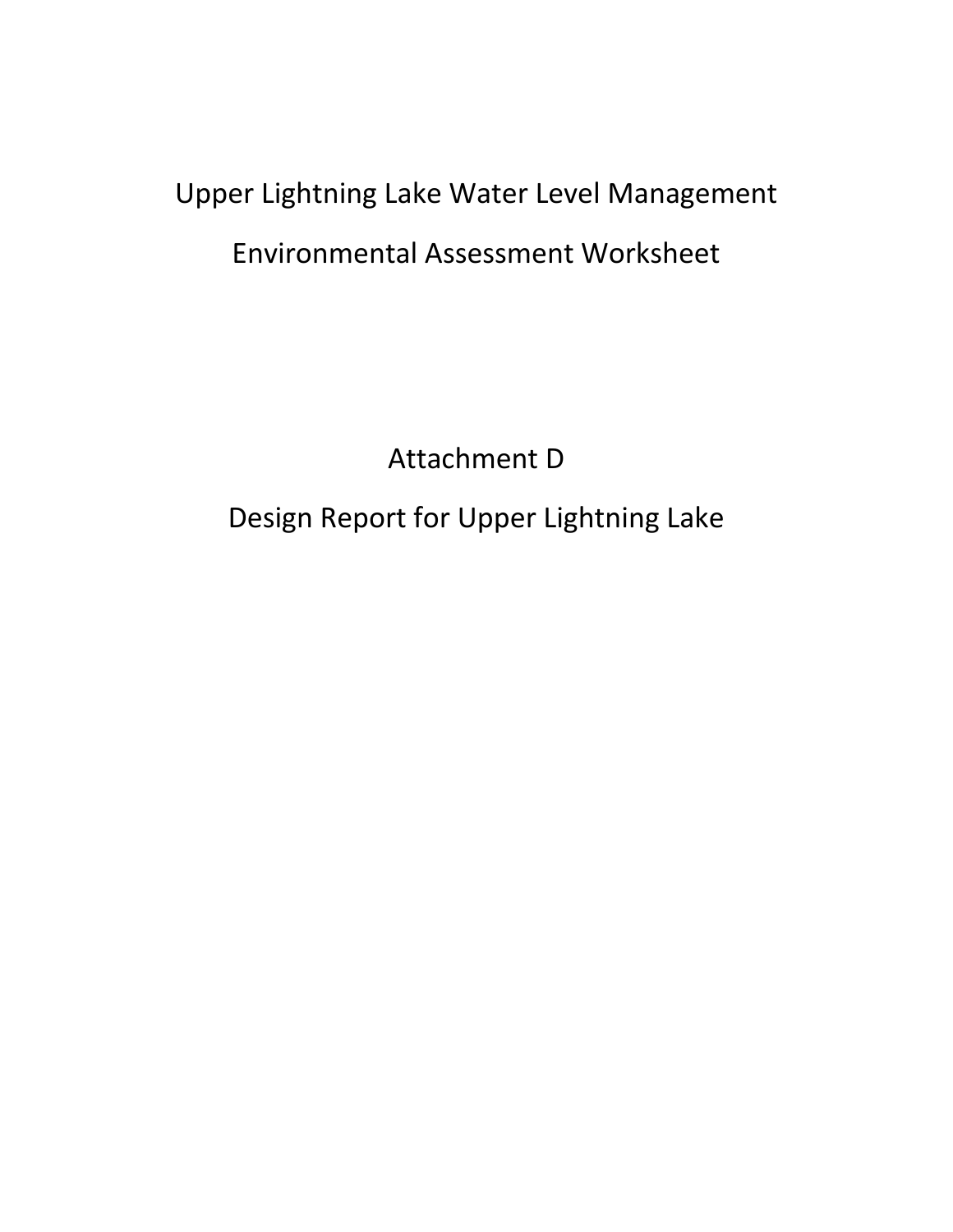### **DESIGN REPORT**

for

## **Upper Lightning Lake Wetland Enhancement**

**MN-332-2** 



I hereby certify that this plan, specification, or report was prepared by me or under my direct supervision and that I am a duly Licensed Professional Engineer under the laws of the State of Minnesota.

Douglas  $J$ . Lipetzky,

For Ducks Unlimited, Inc. 2525 River Road Bismarck, ND 58503-9011

Date  $1/6/2014$  Registration No. 18843 (Supersedes original report dated June 30, 2006)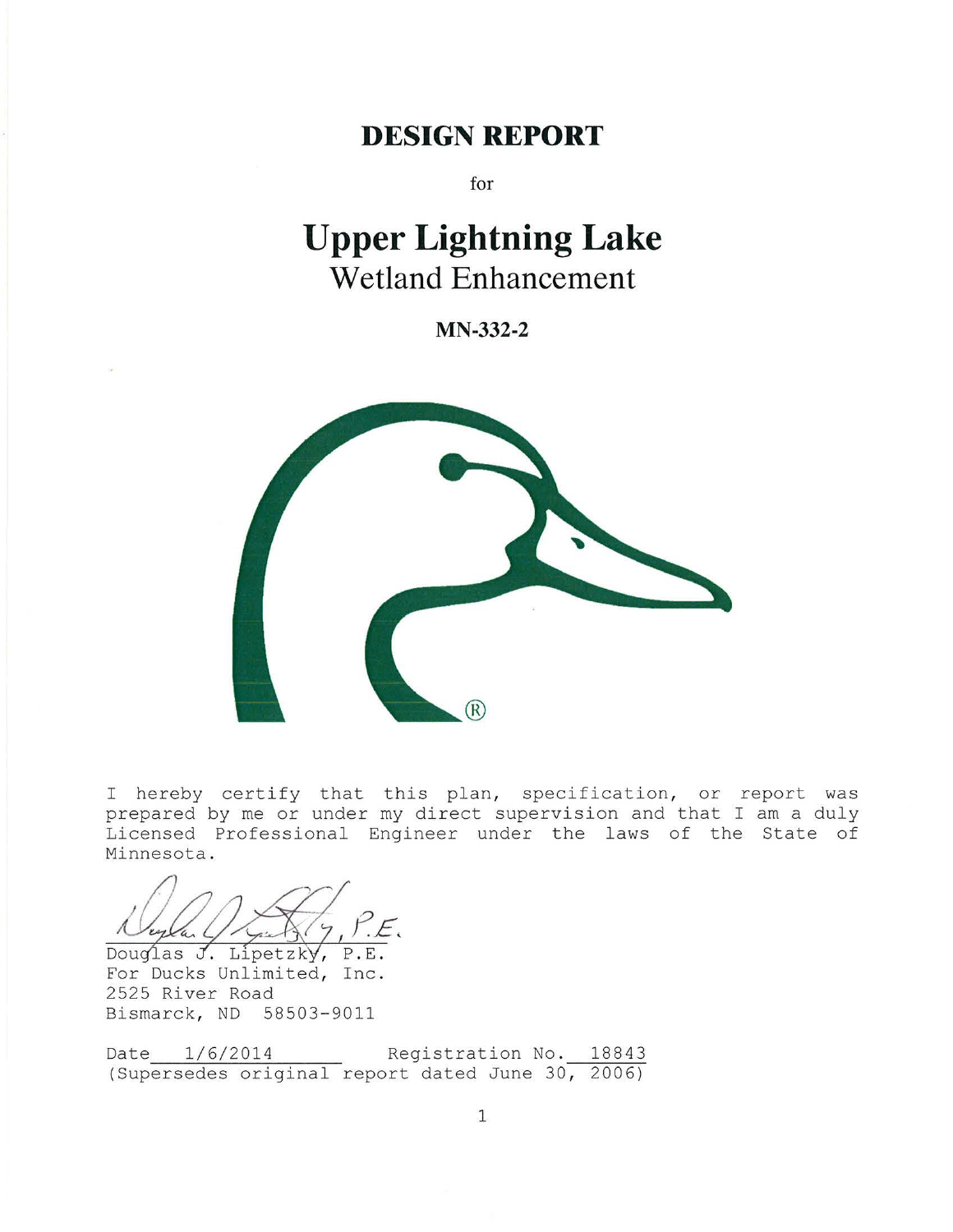PROJECT: LOCATION: **MARSH DATA:**  OHW – 1084.19 (NAVD88) Upper Lightning Lake Wetland Enhancement MN-332-2 Sections 24, 25, 36, T131 N, R44 W Lat. 46°7.025' Long. 96°9.138' ±13 Miles SSE of Fergus Falls Otter Tail County, Minnesota Upper Lightning Lake\* Culvert Runout Elevation @ 1083.3 (NAVD88) ± 600 Surface Acres @ Runout ± 1,853 Acre-Feet Capacity Estimated @ Runout ± 37.1 Inches Average Depth @ Runout OHW – 1083.50 (NGVD29) NAVD88 – 0.6857 = NGVD29 \*Based on DNR Bureau of Engineering Plans/Data dated 3/20/1998 and existing culvert invert elevation for runout at 1083.30.

#### PROJECT DESCRIPTION:

 construction of an outlet channel that would allow better management of In the 1990's, the Minnesota DNR completed a feasibility study on Upper Lightning Lake. For various reasons, the project did not continue through to final design or construction at that time. project was resurrected in 2003 and Ducks Unlimited became involved in a survey of the outlet channel and preliminary design.

 square miles. The Lake currently outlets through about 2,000 feet of a Figure 1 on page 3. Upper Lightning Lake has a surface watershed of 9,030 acres or 14.1 densely-vegetated channel before passing through a 24" diameter reinforced concrete pipe (RCP) in County Road #26 (CR #26). Refer to The channel continues another 6,200 feet downstream through two field-crossing culverts before entering the east tract of Kube-Swift WMA. Parts of this upper channel contain dense<br>stands of cattail and other vegetation that restricts flow. Local stands of cattail and other vegetation that restricts flow. landowners contend vegetation in the east tract of the WMA (hereafter referred to as Swift WMA) also restricts discharge flows. Flows from the east tract pass through a 42" x 30" corrugated metal pipe (CMP) arch culvert in north-south CR #3. A channel continues through private land from CR #3 to the west tract of Kube-Swift WMA (hereafter referred to as Denton Slough).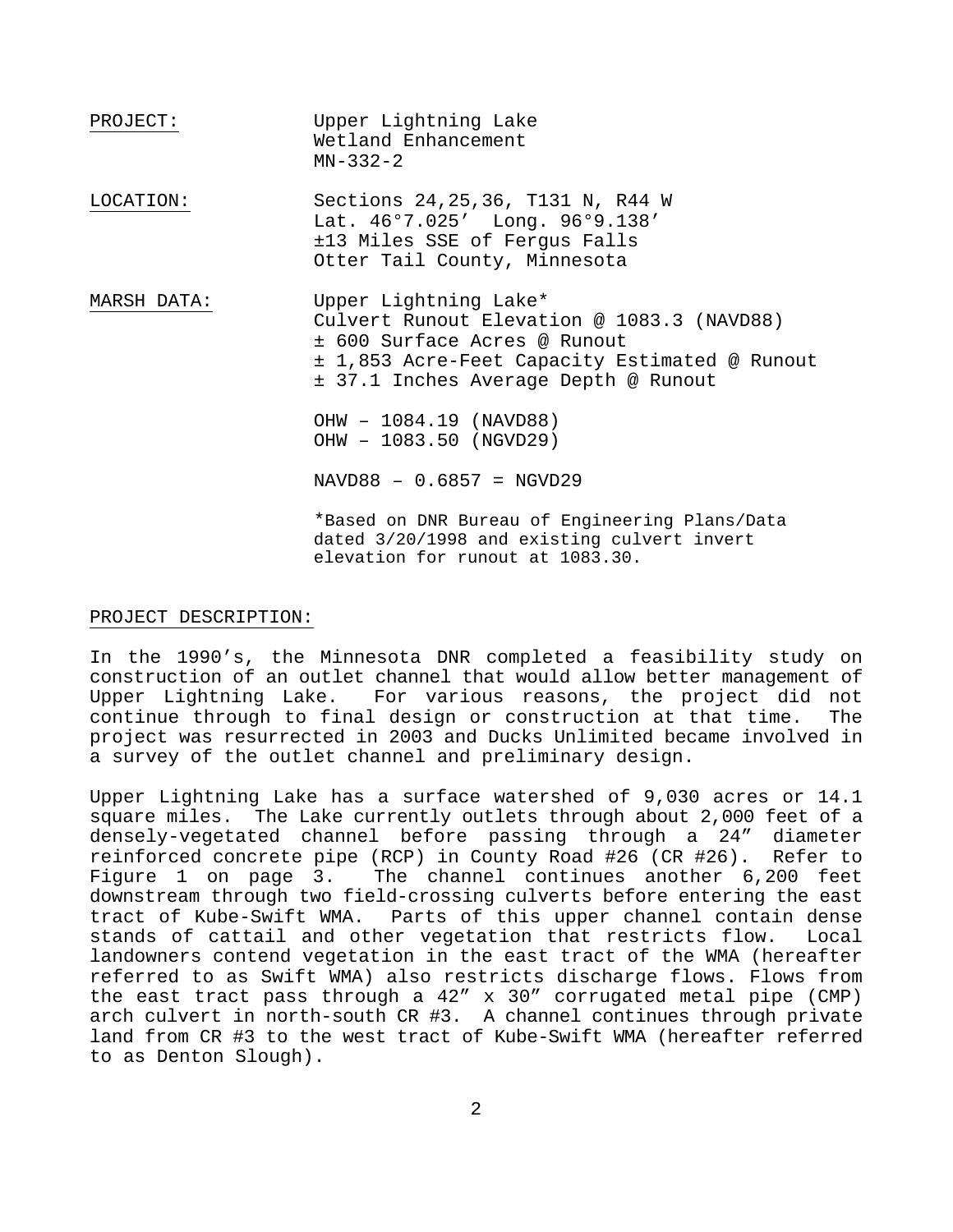

Figure 1. Approximate Surface Watershed for Upper Lightning Lake, Swift WMA & Denton Slough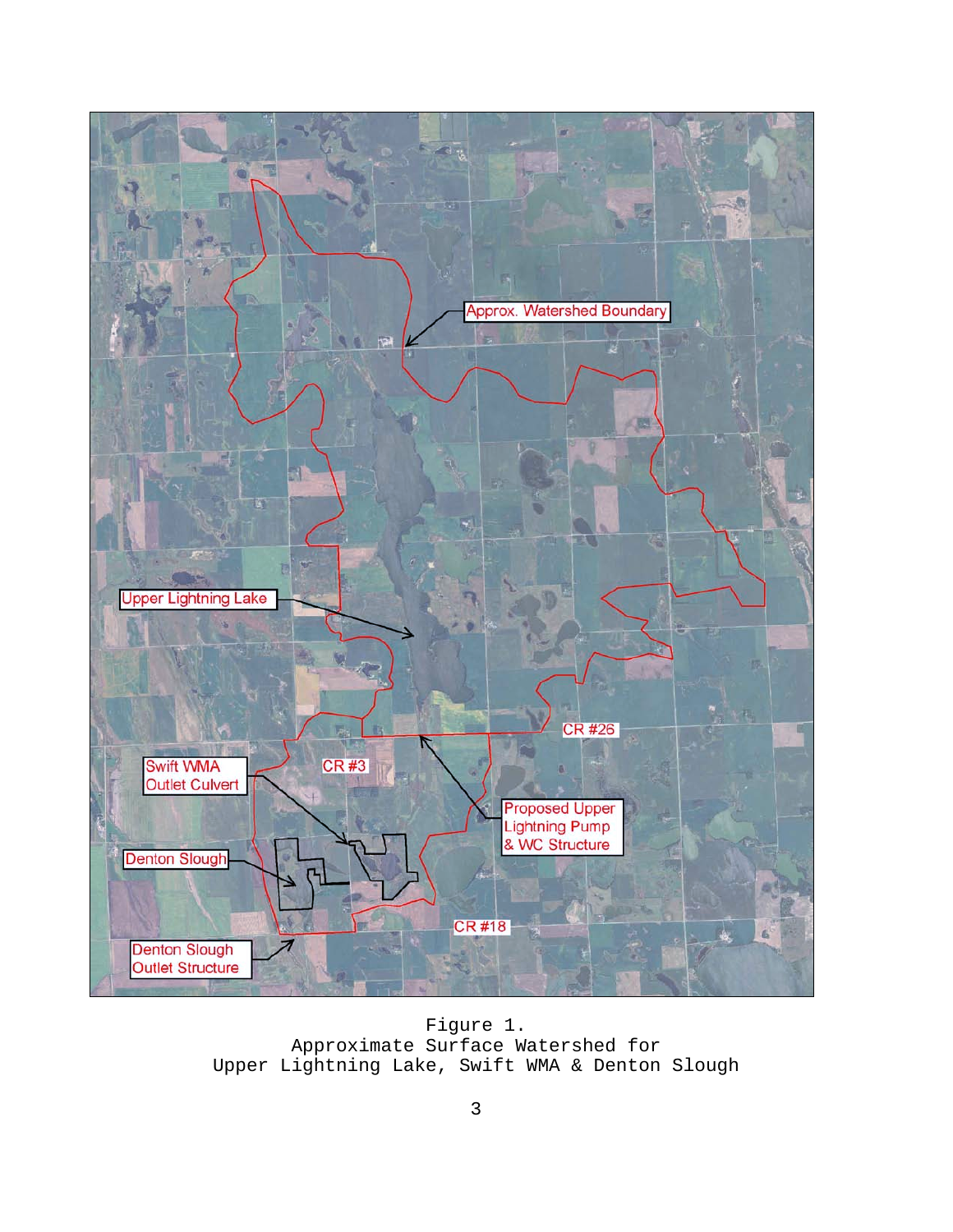Outlet flows from Denton Slough pass through a 30" diameter RCP in CR #18 and are controlled by a 3-foot wide stoplog structure installed in 2011 just downstream of CR #18. The stoplog structure sets the full pool level in Denton Slough at 1071.0 which was the original culvert runout elevation for the RCP through CR #18.

 The surface watershed for Swift WMA is estimated at 1,306 acres or 2.04 square miles plus a contribution from Stony Lake through a 15" diameter CMP, plus the discharge flows from Upper Lightning Lake. It was determined that the Stony Lake contribution should not exceed 8 cubic feet per second (cfs), therefore, the 8 cfs was included as base flow in all design calculations for that watershed. The surface watershed for Denton Slough is about 1,165 acres or 1.82 square miles, plus the discharge flows from Swift WMA.

 southeast, with one road crossing (36" diameter CMP) before approaching CR #43. The culvert at CR #43 is a 36" diameter RCP. From CR #43, the arch culvert that acts as a fish barrier. This culvert was installed From Denton Slough, the outlet channel continues about 6,100 feet channel loops south, then west to a Township road with a 42" x 30" RCP in 2007. The channel between Denton Slough and the fish barrier culvert was cleaned out in 2011.

 estimated to be at elevation 1079 with the north end being a foot lower at 1078, and the existing culvert in CR #26 one-half mile south of the lake is at 1083.3. To provide gravity flow drawdown capability, the The limitation with trying to provide better management options for Upper Lightning Lake is that the lake bottom on the south end is structure in CR #26 would have to be lowered significantly, and a channel excavated from the lake outlet all the way to the outlet of<br>Swift WMA. Such excavation would likely cause potential wetland Such excavation would likely cause potential wetland issues.

 electric pump station for drawdown of the lake below the existing After analysis of the elevations and possible options, the proposed alternative is to (1) conduct relatively minor cleaning/maintenance of silt, vegetation and debris in the outlet channel from the lake to Swift WMA, and at the outlet of Swift WMA, and (2) install a permanent culvert runout elevation.

 Upper Lightning Lake was at 1086.18 or two feet above the Ordinary High a channel would be excavated from the lake to the pump station located connected to the existing 24" RCP through CR #26. The existing culvert During DU's topographic survey in December 2004, the top of ice in Water (OHW) mark set by the DNR. To accommodate drawdown of the lake, on the north side of CR #26. A new stoplog structure would be runout would still serve as the control elevation for the outlet of Upper Lightning Lake. The outlet channel between CR #26 and Swift WMA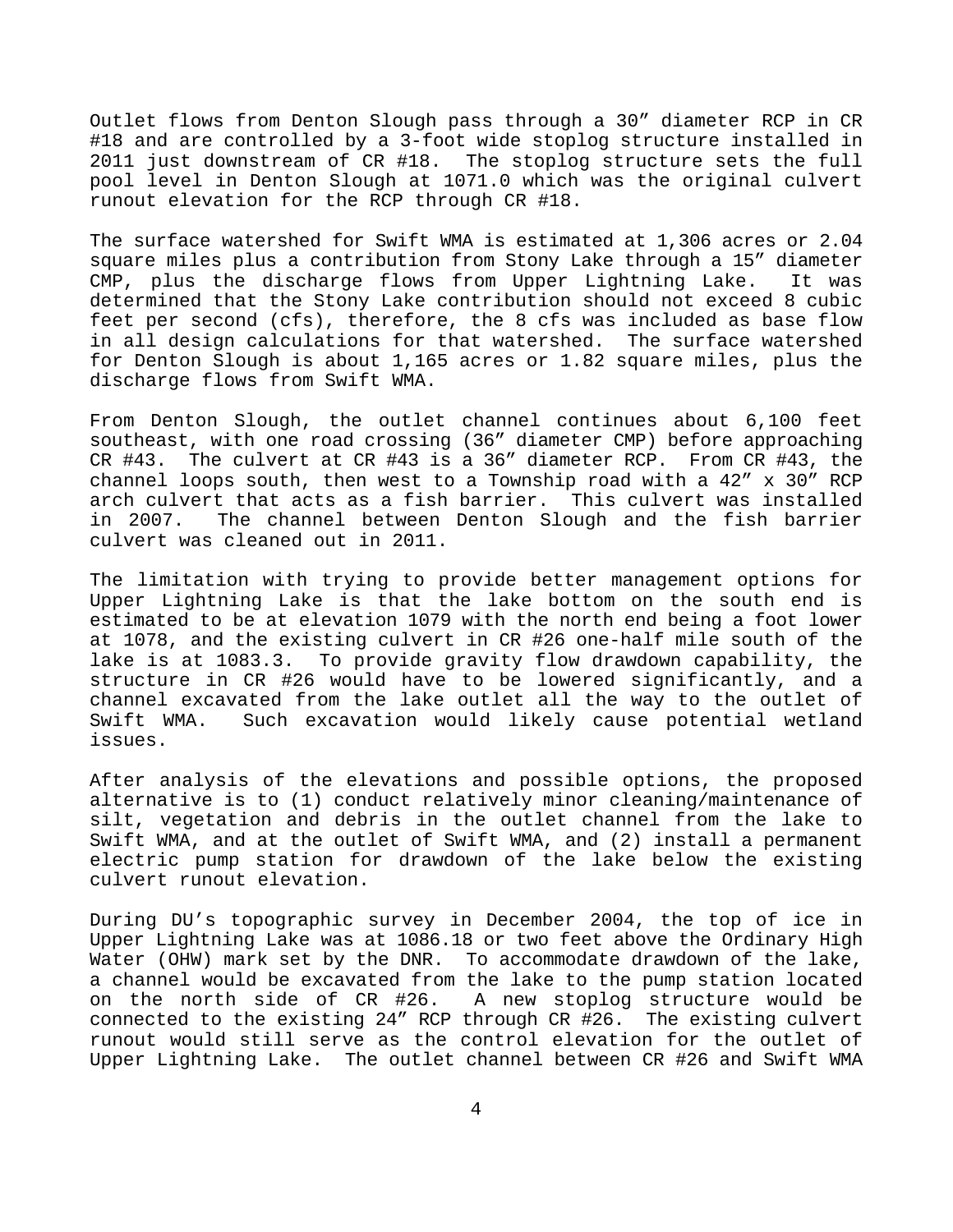Swift WMA and inlet channel into Denton Slough would also be cleaned of through the system. All spoil material from the channel work will be would simply be cleaned as noted previously. The outlet channel from silt, excess vegetation and debris to provide normal water movement removed from the wetland areas and deposited on upland cultivated areas.

 watercourse downstream. See Figure 1. Peak discharge flows from the To protect downstream interests, the project must avoid increasing any peak flows and volumes following runoff events. No road culverts are being replaced as part of this project. The existing outlet structure at Denton Slough will still be the controlling point for the project area for the larger runoff events are predicted to be nearly identical to the existing case as shown.

 been or will be pursued by the DNR before the project can proceed. The project engineer has been in contact with the Otter Tail County Highway replaced. However, two field crossing culverts on private land between A significant portion of this project involves private land. The Minnesota Department of Natural Resources (DNR) owns Swift WMA and Denton Slough, however, easements or other legal means of access have<br>been or will be pursued by the DNR before the project can proceed. The Department engineer regarding CR #26 and will adhere to all County design and construction requirements. The County engineer has preliminarily indicated the culvert in CR #26 will not need to be CR #26 and Swift WMA will be replaced as part of the channel maintenance work.

 on the U.S.G.S. quadrangular maps, the rural location of the site, and downstream land use, it would appear the road crossing at the outlet of The project is located in a rural area near the Otter Tail and Grant County line. Based on information obtained in the field, data present Upper Lightning Lake, if applicable, could be considered a low hazard, Class III dam. Property losses in the unlikely event of a failure,<br>would be restricted to mainly local county and township roads. The would be restricted to mainly local county and township roads. project as proposed, would actually lower downstream risks as the maximum pool level for Upper Lightning Lake would be reduced from what currently exists.

#### DESIGN DATA:

As previously mentioned, outflows from Upper Lightning Lake are currently controlled by a 24" diameter RCP through CR #26. The upstream culvert invert is at elevation 1083.30. Lightning Lake is at elevation 1084.19 (NAVD88). An 8' x 6' drop box inlet with 36" long stoplogs, will be connected to the existing 24" diameter RCP outlet barrel through CR #26. The box and upstream culvert invert will be at elevation 1083.3 to act as the normal control for the lake. The stoplog structure will control all discharge rates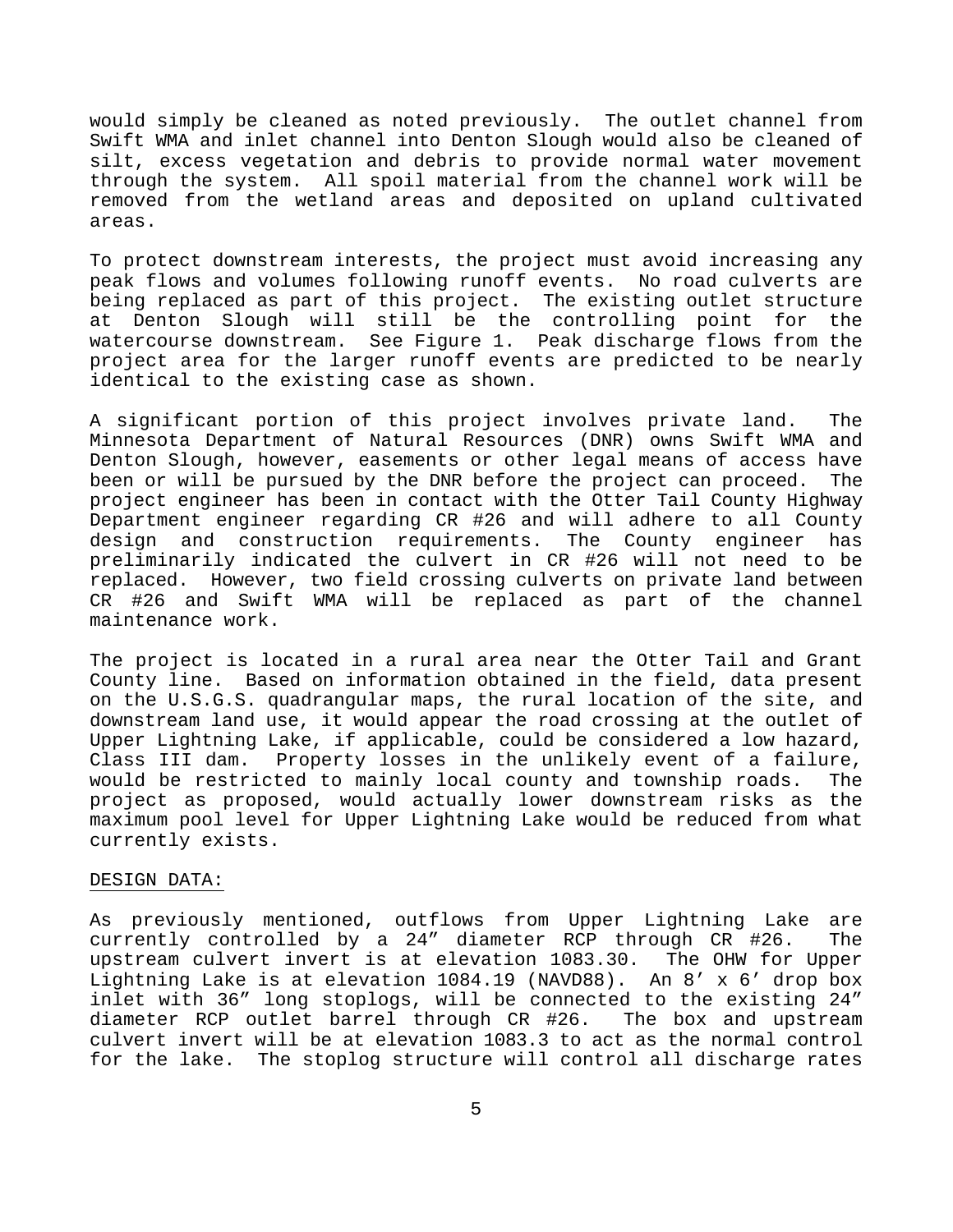for the various runoff design events.

 installed to provide drawdown of the lake from culvert elevation 1083.3 The 8' x 6' concrete box will also serve as the discharge box for an electric pump station. Two pumps with a total capacity of 10,000 gallons per minute (gpm) or 22.3 cubic feet per second (cfs) will be to lake-bottom elevation ±1078-1079. Stoplogs will be installed in the structure when pumping to prevent backflow into the lake. channel from the lake to the pump will be at bottom elevation 1078.0. All spoil from such inlet channel excavation will be removed from the wetland.

 HydroCad and Hy-8 Culvert Hydraulic Analysis Program software available For hydrological design purposes, the traditional NRCS runoff method using the TR-20 model and a 24-Hour Type II rainfall event was<br>utilized. The watershed was divided up into five sub-basins and The watershed was divided up into five sub-basins and HydroCAD (version 10.00) was used to flood route flows through both the existing system and the proposed system of channels and structures. Spillway capacities were calculated using the weir flow formula and formulas for determining head loss through various pipe materials via from the Federal Highway Administration.

 proposed case during non-pumping operations. Table 2 shows the same gpm. For the larger runoff events, the 24" culvert controls. Obviously, if Upper Lightning Lake is at an elevation below full pool at the start of Table 1 shows the relationship between peak inflows, corresponding outflows, and reservoir elevations for the existing case, and for the<br>proposed case during non-pumping operations. Table 2 shows the same for the existing case and for the proposed case when pumping 10,000 As can be seen in the tables, the peak discharge flows through the existing and proposed structures are quite low due to the fairly large storage capacity in Upper Lightning Lake. The assumption that considers the lake and wetlands are at full pool at the start of the runoff event should provide a worst-case condition provided the proposed channel cleaning/maintenance is completed downstream. The proposed 36" long weir (stoplogs) at CR #26 controls the discharge rates from Upper Lightning Lake for the smaller design runoff events. a runoff event and all stoplogs are in-place, some permanent storage will provide flood control benefits.

 The existing structure at the outlet of Denton Slough controls flows in events. As evident in Table 1, discharge flows from Denton Slough are the system as well. That structure too has 36" long stoplogs with a<br>30" outlet pipe. The stoplogs control flow rates for all runoff The stoplogs control flow rates for all runoff nearly identical for the existing and proposed cases when no pumping from Upper Lightning Lake is occurring.

Table 2 shows that discharge rates from Denton Slough are slightly higher for the smaller runoff events when 10,000 gpm pumping is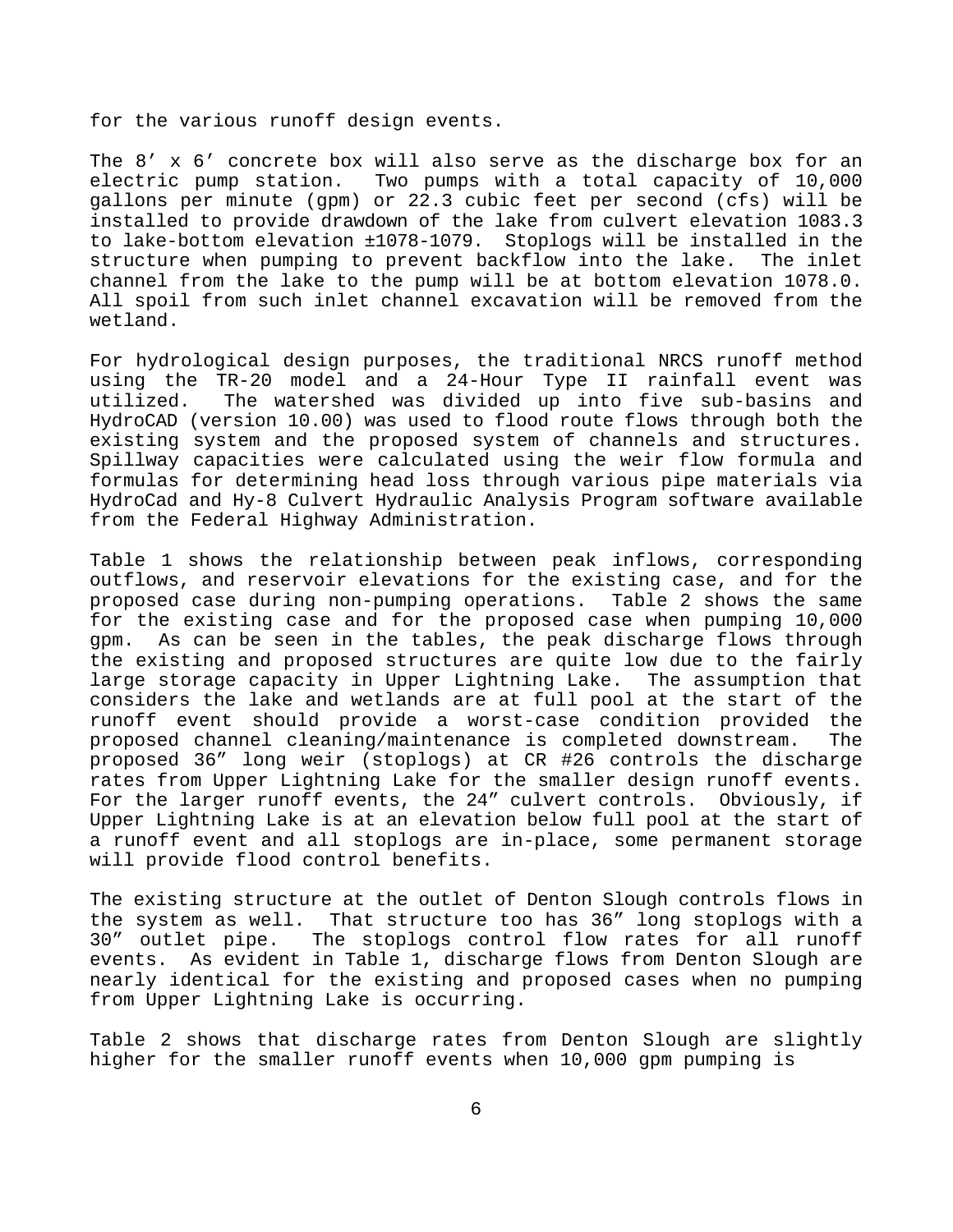#### **Table 1.**

#### **Upper Lightning Lake System**

Hydraulics Summary for Various Design Events

|                 | <b>Upper Lightning Lake</b><br><b>Assumed Starting Water</b><br>Surface Elevation 1083.3 |                        |                                    | Swift WMA (East Tract)<br><b>Assumed Starting Water</b><br>Surface Elevation 1074.4 |                               |                                        | Denton Slough (West Tract)<br><b>Assumed Starting Water</b><br>Surface Elevation 1071.0 |                                       |                                    |
|-----------------|------------------------------------------------------------------------------------------|------------------------|------------------------------------|-------------------------------------------------------------------------------------|-------------------------------|----------------------------------------|-----------------------------------------------------------------------------------------|---------------------------------------|------------------------------------|
|                 |                                                                                          |                        |                                    |                                                                                     |                               |                                        |                                                                                         |                                       |                                    |
| Design<br>Event | Peak<br>Qin<br>(cfs)                                                                     | Max. W.S.<br>Elevation | Peak Qout<br>thru 24" RCP<br>(cfs) | Peak<br>Qin<br>(cfs)                                                                | Max. W.S.<br><b>Elevation</b> | Peak Qout<br>thru 42"x30" CMP<br>(cfs) | Peak<br>Qin<br>(cfs)                                                                    | In $CR$ #26<br>Max. W.S.<br>Elevation | Peak Qout<br>thru 30" RCP<br>(cfs) |
| 2-Year          | 424                                                                                      | 1084.16                | 3                                  | 167                                                                                 | 1075.83                       | 11                                     | 153                                                                                     | 1072.13                               | 9                                  |
| 5-Year          | 733                                                                                      | 1084.70                | 7                                  | 290                                                                                 | 1076.42                       | 20                                     | 274                                                                                     | 1072.71                               | 16                                 |
| 10-Year         | 963                                                                                      | 1085.07                | 11                                 | 383                                                                                 | 1076.82                       | 26                                     | 365                                                                                     | 1073.13                               | 20                                 |
| 25-Year         | 1.223                                                                                    | 1085.48                | 15                                 | 486                                                                                 | 1077.24                       | 32                                     | 468                                                                                     | 1073.57                               | 24                                 |
| 50-Year         | 1.493                                                                                    | 1085.87                | 17                                 | 593                                                                                 | 1077.66                       | 36                                     | 574                                                                                     | 1073.98                               | 28                                 |
| 100-Year        | 1.771                                                                                    | 1086.26                | 19                                 | 703                                                                                 | 1078.06                       | 40                                     | 684                                                                                     | 1074.34                               | 31                                 |

Existing 24" RCP thru CR #26 U/S Invert of 24" RCP at 1083.3 D/S Invert of 24" RCP at 1083.0 North Shoulder on CR #26 at 1092.3 Existing 42" x 30" CMP thru CR #3 Includes 8 cfs baseflow from Stoney Lake U/S Invert of 24" RCP at 1074.4 D/S Invert of 24" RCP at 1074.2 East Shoulder on CR #3 at 1079.7

Existing 30" RCP thru CR #26 U/S Invert of 30" RCP at 1068.0 D/S Invert of 30" RCP at 1068.0 North Shoulder on CR #18 at 1077.0 Top of Stoplogs in Control Str D/S at 1071.0 30" RCP Outlet Pipe, But Weir Controls TW From Stoplog Structure Considered

|                 | <b>Upper Lightning Lake</b> |                                                     |                                    | Swift WMA (East Tract) |                                                           |                                        | Denton Slough (West Tract)                         |                                       |                                    |
|-----------------|-----------------------------|-----------------------------------------------------|------------------------------------|------------------------|-----------------------------------------------------------|----------------------------------------|----------------------------------------------------|---------------------------------------|------------------------------------|
|                 |                             | Assumed Starting Water<br>Surface Elevation 1084.19 |                                    |                        | <b>Assumed Starting Water</b><br>Surface Elevation 1074.4 |                                        | Assumed Starting Water<br>Surface Elevation 1071.0 |                                       |                                    |
| Design<br>Event | Peak<br>Qin<br>(cfs)        | Max. W.S.<br>Elevation                              | Peak Qout<br>thru 24" RCP<br>(cts) | Peak<br>Qin<br>(cts)   | Max. W.S.<br>Elevation                                    | Peak Qout<br>thru 42"x30" CMP<br>(cts) | Peak<br>Qin<br>(cfs)                               | In $CR$ #26<br>Max. W.S.<br>Elevation | Peak Qout<br>thru 30" RCP<br>(cts) |
| 2-Year          | 424                         | 1084.95                                             | 6                                  | 167                    | 1075.95                                                   | 12                                     | 153                                                | 1072.18                               | 10                                 |
| 5-Year          | 733                         | 1085.42                                             | 13                                 | 290                    | 1076.46                                                   | 20                                     | 274                                                | 1072.79                               | 17                                 |
| 10-Year         | 963                         | 1085.76                                             | 18                                 | 383                    | 1076.84                                                   | 26                                     | 365                                                | 1073.23                               | 21                                 |
| 25-Year         | 1,223                       | 1086.12                                             | 20                                 | 486                    | 1077.27                                                   | 32                                     | 468                                                | 1073.64                               | 25                                 |
| 50-Year         | 1,493                       | 1086.49                                             | 21                                 | 593                    | 1077.69                                                   | 37                                     | 574                                                | 1074.03                               | 28                                 |
| 100-Year        | 1,771                       | 1086.84                                             | 23                                 | 703                    | 1078.09                                                   | 40                                     | 684                                                | 1074.37                               | 31                                 |

Assume FSL at Elev. 1084.19 3' Weir on RC Box Riser U/S Top of Stoplogs in Control Str at 1084.19 Extended 24" RCP thru CR #26 U/S Invert of 24" RCP at 1083.3 D/S Invert of 24" RCP at 1083.0 North Shoulder on CR #26 at 1092.3

Assume FSL at Elev. 1074.4 Existing 42" x 30" CMP thru CR #3 Includes 8 cfs baseflow from Stoney Lake U/S Invert of 24" RCP at 1074.4 D/S Invert of 24" RCP at 1074.2 East Shoulder on CR #3 at 1079.7

Assume FSL at Elev. 1071.0 Existing 30" RCP thru CR #26 U/S Invert of 30" RCP at 1068.0 D/S Invert of 30" RCP at 1068.0 North Shoulder on CR #18 at 1077.0 3' Weir on RC Box Riser D/S Top of Stoplogs in Control Str D/S at 1071.0 30" RCP Outlet Pipe, But Weir Controls TW From Stoplog Structure Considered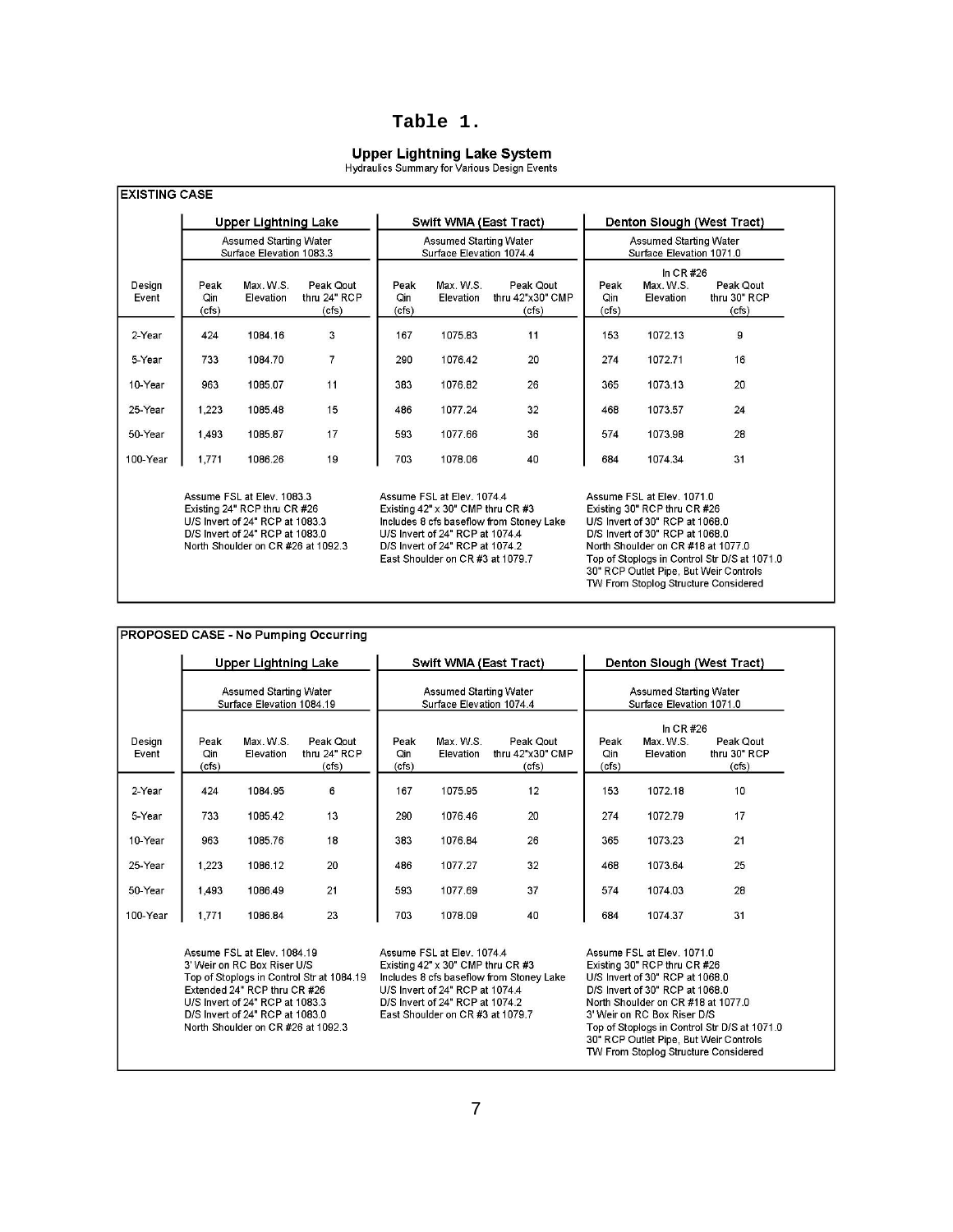#### **Table 2.**

### **Upper Lightning Lake System**<br>Hydraulics Summary for Various Design Events

|                 | <b>Upper Lightning Lake</b><br><b>Assumed Starting Water</b><br>Surface Elevation 1083.3                                                                               |                        |                                    | Swift WMA (East Tract)<br><b>Assumed Starting Water</b><br>Surface Elevation 1074.4 |                                                                                                                                                                                                                              |                                        | Denton Slough (West Tract)<br>Assumed Starting Water<br>Surface Elevation 1071.0 |                                                                                                                                                                                                                                                                                                          |                                    |  |
|-----------------|------------------------------------------------------------------------------------------------------------------------------------------------------------------------|------------------------|------------------------------------|-------------------------------------------------------------------------------------|------------------------------------------------------------------------------------------------------------------------------------------------------------------------------------------------------------------------------|----------------------------------------|----------------------------------------------------------------------------------|----------------------------------------------------------------------------------------------------------------------------------------------------------------------------------------------------------------------------------------------------------------------------------------------------------|------------------------------------|--|
|                 |                                                                                                                                                                        |                        |                                    |                                                                                     |                                                                                                                                                                                                                              |                                        |                                                                                  |                                                                                                                                                                                                                                                                                                          |                                    |  |
| Design<br>Event | Peak<br>Qin<br>(cfs)                                                                                                                                                   | Max. W.S.<br>Elevation | Peak Qout<br>thru 24" RCP<br>(cfs) | Peak<br>Qin<br>(cts)                                                                | Max. W.S.<br>Elevation                                                                                                                                                                                                       | Peak Qout<br>thru 42"x30" CMP<br>(cts) | Peak<br>Qin<br>(cfs)                                                             | In $CR$ #26<br>Max. W.S.<br>Elevation                                                                                                                                                                                                                                                                    | Peak Qout<br>thru 30" RCP<br>(cts) |  |
| 2-Year          | 424                                                                                                                                                                    | 1084.16                | 3                                  | 167                                                                                 | 1075.83                                                                                                                                                                                                                      | 11                                     | 153                                                                              | 1072.13                                                                                                                                                                                                                                                                                                  | $\overline{9}$                     |  |
| 5-Year          | 733                                                                                                                                                                    | 1084.70                | 7                                  | 290                                                                                 | 1076.42                                                                                                                                                                                                                      | 20                                     | 274                                                                              | 1072.71                                                                                                                                                                                                                                                                                                  | 16                                 |  |
| 10-Year         | 963                                                                                                                                                                    | 1085.07                | 11                                 | 383                                                                                 | 1076.82                                                                                                                                                                                                                      | 26                                     | 365                                                                              | 1073.13                                                                                                                                                                                                                                                                                                  | 20                                 |  |
| 25-Year         | 1,223                                                                                                                                                                  | 1085.48                | 15                                 | 486                                                                                 | 1077.24                                                                                                                                                                                                                      | 32                                     | 468                                                                              | 1073.57                                                                                                                                                                                                                                                                                                  | 24                                 |  |
| 50-Year         | 1.493                                                                                                                                                                  | 1085.87                | 17                                 | 593                                                                                 | 1077.66                                                                                                                                                                                                                      | 36                                     | 574                                                                              | 1073.98                                                                                                                                                                                                                                                                                                  | 28                                 |  |
| 100-Year        | 1,771                                                                                                                                                                  | 1086.26                | 19                                 | 703                                                                                 | 1078.06                                                                                                                                                                                                                      | 40                                     | 684                                                                              | 1074.34                                                                                                                                                                                                                                                                                                  | 31                                 |  |
|                 | Assume FSL at Elev. 1083.3<br>Existing 24" RCP thru CR #26<br>U/S Invert of 24" RCP at 1083.3<br>D/S Invert of 24" RCP at 1083.0<br>North Shoulder on CR #26 at 1092.3 |                        |                                    |                                                                                     | Assume FSL at Elev. 1074.4<br>Existing $42" \times 30"$ CMP thru CR #3<br>Includes 8 cfs baseflow from Stoney Lake<br>U/S Invert of 24" RCP at 1074.4<br>D/S Invert of 24" RCP at 1074.2<br>East Shoulder on CR #3 at 1079.7 |                                        |                                                                                  | Assume FSL at Elev. 1071.0<br>Existing 30" RCP thru CR #26<br>U/S Invert of 30" RCP at 1068.0<br>D/S Invert of 30" RCP at 1068.0<br>North Shoulder on CR #18 at 1077.0<br>Top of Stoplogs in Control Str D/S at 1071.0<br>30" RCP Outlet Pipe, But Weir Controls<br>TW From Stoplog Structure Considered |                                    |  |

|                 |                                                                                                                                                                                                                                                                  | <b>Upper Lightning Lake</b>         |                                             |                                                                                                                                                                                                                                | Swift WMA (East Tract) |                                        |                                                                                                                                                                                                                                                                                                                                         |                                       | Denton Slough (West Tract)         |
|-----------------|------------------------------------------------------------------------------------------------------------------------------------------------------------------------------------------------------------------------------------------------------------------|-------------------------------------|---------------------------------------------|--------------------------------------------------------------------------------------------------------------------------------------------------------------------------------------------------------------------------------|------------------------|----------------------------------------|-----------------------------------------------------------------------------------------------------------------------------------------------------------------------------------------------------------------------------------------------------------------------------------------------------------------------------------------|---------------------------------------|------------------------------------|
|                 | <b>Assumed Starting Water</b><br>Surface Elevation < 1084.19                                                                                                                                                                                                     |                                     |                                             | <b>Assumed Starting Water</b><br>Surface Elevation 1074.4                                                                                                                                                                      |                        |                                        | <b>Assumed Starting Water</b><br>Surface Elevation 1071.0                                                                                                                                                                                                                                                                               |                                       |                                    |
| Design<br>Event | Peak<br>Qin<br>(cfs)                                                                                                                                                                                                                                             | Max. W.S.<br>Elevation<br>In Marsh* | <b>Pumped Qout</b><br>thru 24" RCP<br>(cts) | Peak<br>Qin<br>(cts)                                                                                                                                                                                                           | Max. W.S.<br>Elevation | Peak Qout<br>thru 42"x30" CMP<br>(cts) | Peak<br>Qin<br>(cfs)                                                                                                                                                                                                                                                                                                                    | In $CR$ #26<br>Max. W.S.<br>Elevation | Peak Qout<br>thru 30" RCP<br>(cts) |
| 2-Year          | 424                                                                                                                                                                                                                                                              | < 1084.19                           | 22.3                                        | 189                                                                                                                                                                                                                            | 1076.79                | 25                                     | 155                                                                                                                                                                                                                                                                                                                                     | 1072.64                               | 15                                 |
| 5-Year          | 733                                                                                                                                                                                                                                                              | < 1084.19                           | 22.3                                        | 312                                                                                                                                                                                                                            | 1076.99                | 38                                     | 276                                                                                                                                                                                                                                                                                                                                     | 1073.11                               | 20                                 |
| 10-Year         | 963                                                                                                                                                                                                                                                              | < 1084.19                           | 22.3                                        | 405                                                                                                                                                                                                                            | 1077.19                | 31                                     | 367                                                                                                                                                                                                                                                                                                                                     | 1073.44                               | 23                                 |
| 25-Year         | 1,223                                                                                                                                                                                                                                                            | < 1084.19                           | 22.3                                        | 508                                                                                                                                                                                                                            | 1077.57                | 36                                     | 470                                                                                                                                                                                                                                                                                                                                     | 1073.79                               | 26                                 |
| 50-Year         | 1.493                                                                                                                                                                                                                                                            | < 1084.19                           | 22.3                                        | 615                                                                                                                                                                                                                            | 1077.96                | 39                                     | 577                                                                                                                                                                                                                                                                                                                                     | 1074.12                               | 29                                 |
| 100-Year        | 1,771                                                                                                                                                                                                                                                            | < 1084.19                           | 22.3                                        | 725                                                                                                                                                                                                                            | 1078.33                | 42                                     | 687                                                                                                                                                                                                                                                                                                                                     | 1074.44                               | 32                                 |
|                 | *When umping, the only discharge<br>from the wetland is what's being<br>pumped. It is assumed the lake<br>would be below FSL.<br>24" RCP thru CR #26<br>U/S Invert of 24" RCP at 1083.3<br>D/S Invert of 24" RCP at 1083.0<br>North Shoulder on CR #26 at 1092.3 |                                     |                                             | Assume FSL at Elev. 1074.4<br>Existing $42" \times 30"$ CMP thru CR #3<br>Includes 30.2 cfs baseflow (pump & Stoney)<br>U/S Invert of 24" RCP at 1074.4<br>D/S Invert of 24" RCP at 1074.2<br>East Shoulder on CR #3 at 1079.7 |                        |                                        | Assume FSL at Elev. 1071.0<br>Existing 30" RCP thru CR #26<br>U/S Invert of 30" RCP at 1068.0<br>D/S Invert of 30" RCP at 1068.0<br>North Shoulder on CR #18 at 1077.0<br>3' Weir on RC Box Riser D/S<br>Top of Stoplogs in Control Str D/S at 1071.0<br>30" RCP Outlet Pipe, But Weir Controls<br>TW From Stoplog Structure Considered |                                       |                                    |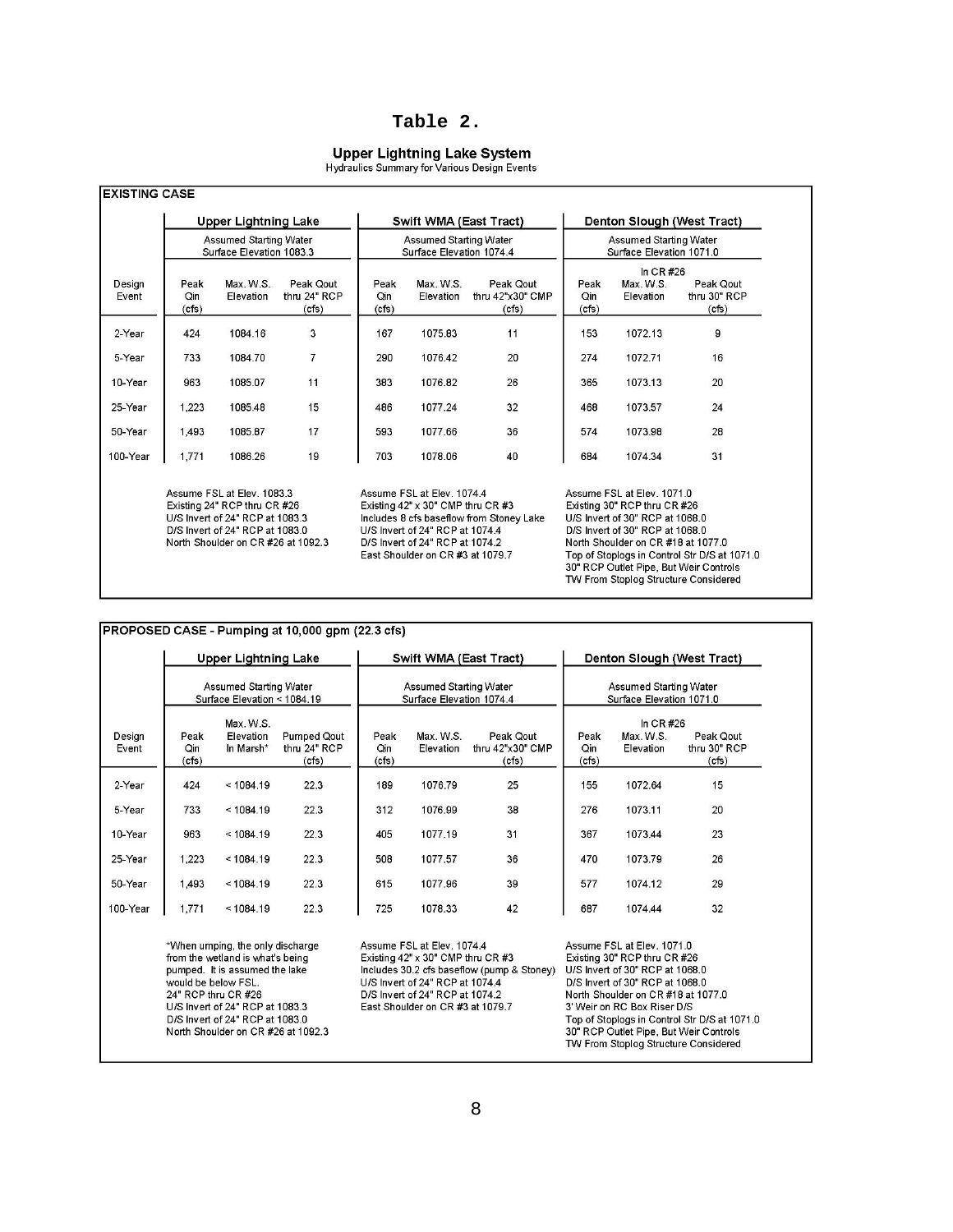occurring. This would be expected as the pumping rate of flow (22.3 cfs) is comparably higher than the estimated discharge from surface runoff for the smaller events (9-20 cfs). However, this does not mean pumping will cause problems downstream as the flow rates when pumping are still less than the existing case discharge rates for the larger rainfall events.

 year (1% chance) storms, there is no significant difference between the For the larger runoff events such as the 50-year (2% chance) and 100 existing and proposed discharge rates from Denton Slough, even when pumping 10,000 gpm as the Denton Slough structure controls and temporary storage in the wetland helps reduce peak flows.

 of the existing culvert in CR #26 (1083.3) prior to any pumping being The approximate drawdown stage in Upper Lightning Lake versus pumping<br>time is shown in Table 3. The analysis assumes the water level in The analysis assumes the water level in Upper Lightning Lake has been lowered by gravity to the runout invert initiated.

| Water   | Approx. | Approx. | Time     | Cumulative | Pumping |
|---------|---------|---------|----------|------------|---------|
| Surface | Volume  | Volume  | Required | Time From  | Rate    |
| Elev.   | In Lake |         |          | Start      | Qout    |
|         | (ac-ft) | (ac-ft) | (days)   | (days)     | (cfs)   |
| 1083.3  | 1,853   |         |          |            | 22.3    |
| 1082.0  | 1,303   | 550     | 12.5     | 13         | 22.3    |
| 1081.0  | 835     | 468     | 10.6     | 23         | 22.3    |
| 1080.0  | 433     | 402     | 9.1      | 32         | 22.3    |
| 1079.0  | 140     | 293     | 6.6      | 39         | 22.3    |
| 1078.0  | O       | 140     | 3.2      | 42         | 22.3    |

Table 3. Drawdown Model Results Pumping 10,000 gpm =  $22.3$  cfs =  $44.2$  acre-feet/day

 As shown in Table 3, it would take approximately 42 days to lower the will take additional time to lower the lake to the elevations noted. As lake levels fall, inflow to the pump may require a decrease in that Upper Lightning Lake level from full pool elevation 1083.3 down to elevation 1078.0. This analysis assumes inflow from rainfall equals the evaporation rate. Obviously, if rainfall exceeds evaporation, it The analysis also assumes pumping at a continuous rate of  $10,000$  gpm. pumping rate.

 be expected as the pumping rate of flow (22.3 cfs) is comparably higher Per Table 2, the modeling effort shows that discharge rates from Denton Slough are slightly higher for the smaller runoff events when 10,000 gpm pumping from Upper Lightning Lake is occurring. Again, this would